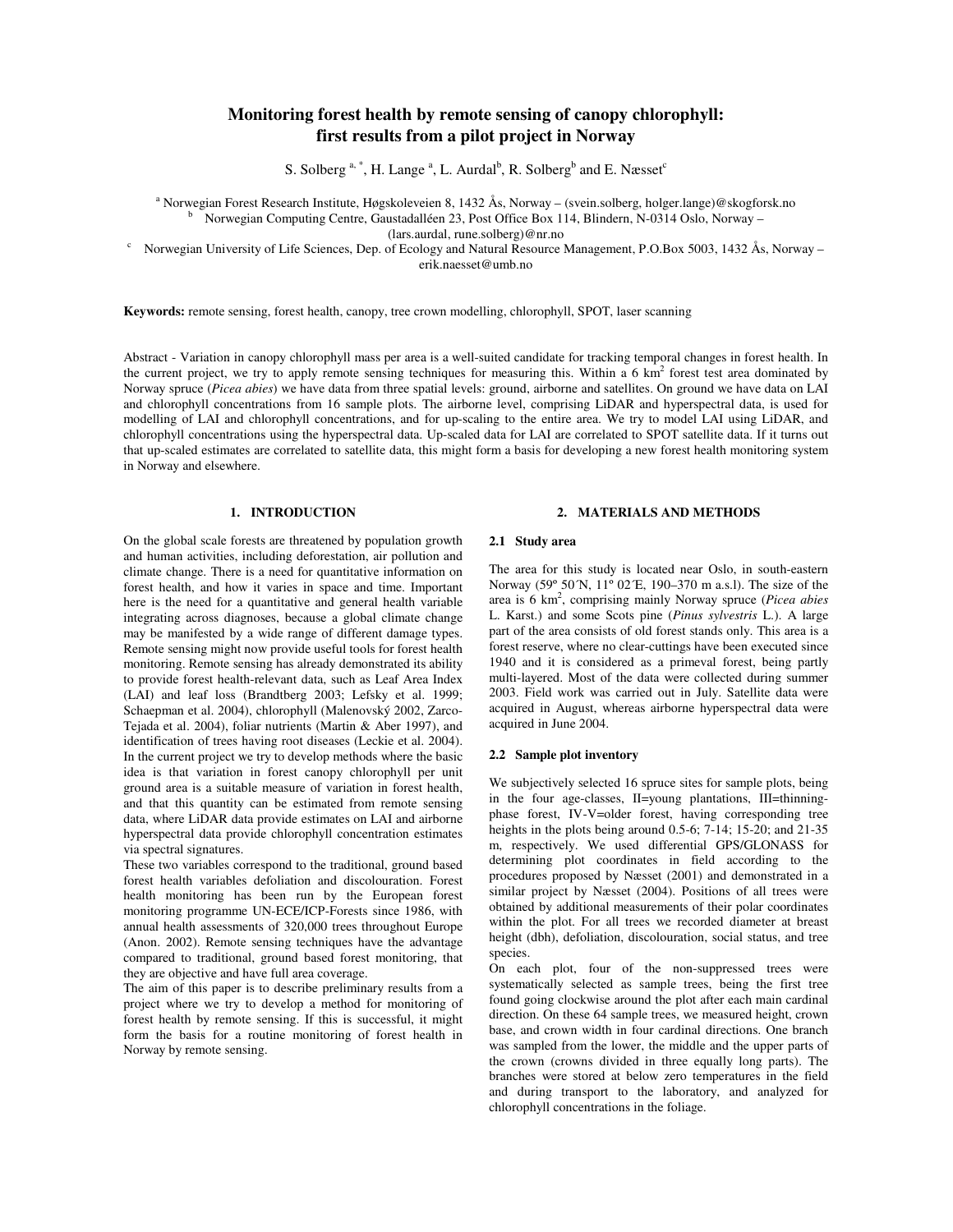For 11 of the sample plots, we measured optical Leaf Area Index using a LiCor LAI-2000 plant canopy analyzer. For each circle, five values were obtained by measuring at the center and 3 m away from the center in each of the four cardinal directions. The forest area was classified into stands, with tree species and age class given for each stand. This was done as part of a operational forest inventory by a commercial company in Norway (Prevista).

#### **2.3 Airborne laser scanner data**

Laser data were acquired on October 10, 2003, by a Hughes 500 helicopter carrying the ALTM 1233 laser scanning system produced by Optech, Canada. The leaf conditions were in an intermediate state, i.e the deciduous trees were still foliferous at the time of the flight. The average flying altitude was approximately 600 m. Twenty-one flightlines were flown with an overlap between adjacent lines of about 20 %. The laserscanning covered almost entirely the 6 km<sup>2</sup> forest area (Fig. 1). GPS and inertial navigation system data were logged continuously to provide geometric correction and georeferencing.

First and last returns were recorded. The last return data were used to model the terrain surface. A triangulated irregular network (TIN) was generated from the planimetric coordinates and corresponding height values of the individual terrain ground points retained in the last pulse dataset. All first and last return observations (points) were spatially registered to the TIN according to their coordinates, and the relative height of each point was computed as the difference between their height values and the terrain surface height.

#### **2.4 Airborne hyperspectral data**

Hyperspectral data were acquired on June 30, 2004, by a Cessna 172 airplane carrying the ASI (Airborne Spectral Imager) developed by Norsk Elektro Optikk AS, Norway (Anon. 2004). The average flying altitude was 900-1200 m above the ground. Four flightlines were flown, covering all the 16 sample plots, however, the area coverage was only ca 20 % of the forest area. GPS and inertial navigation system data were logged continuously to provide geometric correction and georeferencing of the images. The data set was radiometrically calibrated to obtain radiance.

The ASI instrument is a pushbroom scanner consisting of two camera modules, covering the VNIR (400-1000 nm) and SWIR (1000-1700 nm) spectral regions. Only the VNIR module was flown during this campaign. This module covers the spectral range with 160 bands, yielding a spectral sampling interval of 3.7 nm. The across-track field of view is 17° distributed among 1600 spatial pixels, giving a FOV pr pixel of ~0.14mrad (pixel size ~14cm at 1000m altitude).

# **2.5 Satellite data**

We have one SPOT quarter-scene aquired on August 17, 2003. The image is a level 3 SPOT image. This data set has a spatial resolution of 10x10 m, with four spectral bands: green, red, NIR and SWIR. Also, we have one Hyperion scene aquired on August 3, 2003. This image has a 30x30 m spatial resolution, and comprises 242 spectral bands in the wavelength range 355- 2577 nm. The images were geo-referenced and radiometrically corrected.

#### **2.6 LAI and remote sensing data**

We estimated LAI from LiDAR data assuming that laser pulses penetrate the canopy layer in a similar way as solar radiation. Light interception in the canopy layer follows Lambert-Beer's law, where relative log-transformed light intensity values decrease linearly with increasing LAI. Recalculating the LiDAR data according to this provided LiDAR interception values over the entire area. LiDAR interception values were averaged for each of the 1000 m<sup>2</sup> sample plots, and correlated to the ground based LAI measurements. From this we derived a model for LAI estimation based on the LiDAR data. We also correlated ground based LAI values to SPOT NDVI.

# **2.7 Segmentation of trees in DSM using LiDAR data**

In order to assign pixels from the airborne hyperspectral data set uniquely to sample trees, the crown outlines were modelled using the LiDAR point cloud. The main steps in the tree segmentation algorithm were filtering of the laser data to retain only the uppermost LiDAR points; making a digital canopy surface model (DSM) by smoothing these points into a grid; locating local maxima in the DSM as tree top candidates; and applying a watershed algorithm to identify the tree crown outlines for each local maximum. These outlines (polygons) were then linked to the tree numbers from the ground data, based on the stem coordinates of the trees. Hyperspectral pixels were then derived from an overlay of these polygons on the hyperspectral images (Fig. 3).

# **2.8 Modelling of chlorophyll using hyperspectral data**

We selected chlorophyll concentrations measured in the upper part of the tree crowns for correlating with hyperspectral data. In general, green plants have a very specific spectral signature, with low reflectance in visible light, and high reflectance in the near infrared range, i.e. the red-edge effect. We correlated chlorophyll concentrations to spectral variables that reflect this red-edge effect, i.e. so far NDVI. Exploiting the full set of (160) channels available from the hyperspectral images (in contrast to the SPOT images), we calculated wavelength-dependent canopy reflectance (normalized to standardized).

### **2.9 Up-scaling and relationships to satellite data**

We intend to use the empirical models between foliar mass and LiDAR, and between chlorophyll concentrations and hyperspectral data for up-scaling of the ground truth to every pixel in the satellite scenes. It has been shown (Carter and Spiering 2002) that this usually leads to a maximum correlation coefficient of 0.9 and above.

#### **3. RESULTS**

The young plots generally contained more and smaller trees compared to the older plots. Some key data are presented in table 1.

Concerning foliar mass or LAI, we have results linking ground measurements to satellite data, using airborne data as link between them. The 11 plots with LAI measurements had LAI values ranging from 0.85 to 5.3. In general the young stands (type II) had values around 1, the slightly older stands (type III) had very variable values ranging from 1 to 5, while the older stands (type IV and V) had values around 3.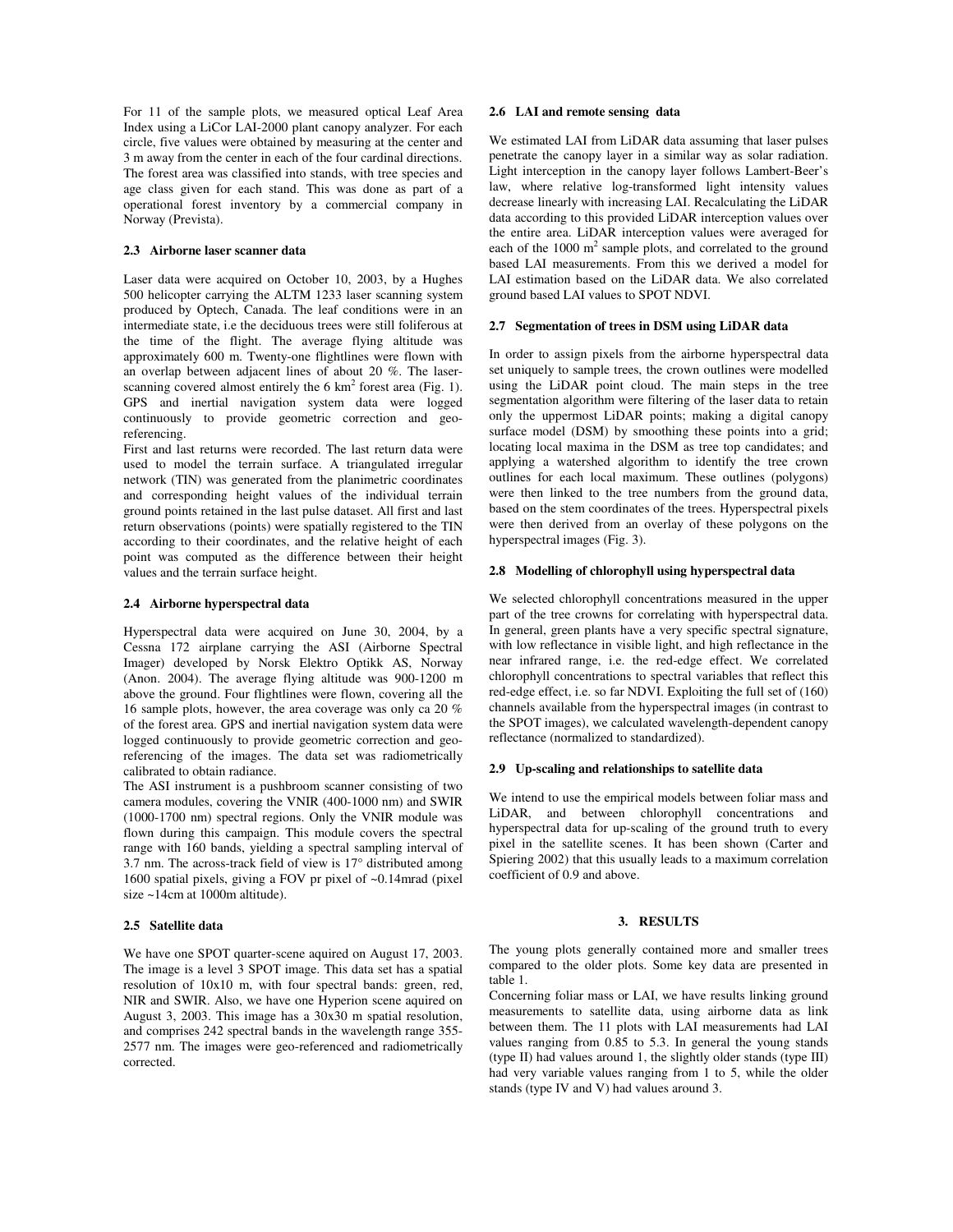Table 1. Mean values for the number of trees pr plot; diameter at breast height (cm); height of sample trees (m); and chlorophyll concentration (µg/g fresh weight) by plot type

| Age   | No trees | dia | .<br>height | Chl  |
|-------|----------|-----|-------------|------|
| class |          |     |             |      |
|       | 156      |     |             | 944  |
| Ш     | 203      |     |             | 1100 |
| ΓV    | 107      | 17  | 23          | 1126 |
|       | 102      | 19  | 28          | 1040 |

The LiDAR interception values were strongly related to the ground based LAI values,  $R^2=0.95$ . The model was applied to the entire forest area covered by airborne laser scanning. Every 10x10 m square got an estimated LAI value based on the model and the LiDAR data from that square. The squares were put on a regular grid, which matched exactly the position and size of the SPOT satellite pixels.

This, together with SPOT satellite data and forest stand data produced a data set of 46,000 pixels having both LAI estimates and SPOT NDVI, and where the main tree species was Norway spruce (Fig. 1). There was a relationship between the two variables LAI and NDVI. High LAI values and high NDVI values were generally seen in dense or old forests, mostly in lower parts of the terrain, while low values were seen mostly in upper hillsides and hill tops, which are dominated by scattered pine and aspen trees, and on clear cuttings and young stands. However, the match between NDVI and LAI was far from perfect. Some dense stands with young spruce trees had high NDVI values, but low LAI values. A preliminary, non-linear model between LAI and NDVI, following the approach of Roberts et al. (2004), gave a weak but significant relationship  $(R<sup>2</sup>=0.16)$ , with a saturation point of ca. 0.8 for NDVI at LAIvalues around 4 and higher, when excluding clear-cuttings.



Fig. 1. Map of the forest area showing leaf area index estimated from LiDAR for a 10x10 m grid.

We have also obtained a strong correlation directly between the 11 LAI measurements and SPOT NDVI ( $R^2 = 0.85$ ). We used the average NDVI for 3x3 pixels around each plot. The variance in NDVI between age classes, between replicates within an age class, and within a plot is evident in Fig. 2.



Fig. 2. SPOT based NDVI values for the 16 sample plots, one age class per row (uppermost = young stands, lowermost = old stands) and the four replicates in columns. Each plot is covered by 3x3 pixels.

Concerning modelling of chlorophyll concentrations using hyperspectral data, we are in the beginning of the work only. A first step here is modelling of the outline of single trees, in order to extract pixels from airborne, high-resolution, hyperspectral data. This step is finished and we have started to overlay tree outline polygons on the hyperspectral images (Fig. 3). So far, we have data for 16 of the 64 sample trees.



Fig. 3. Tree crowns segmented from LiDAR data, overlaid on hyperspectral image.

The sample trees had very similar hyper- spectral signatures, one of which is shown in Fig. 4. Based on the crown delineation, the tree has a crown area of 4.6  $m^2$ , leading to 116 spectra, which are then averaged.